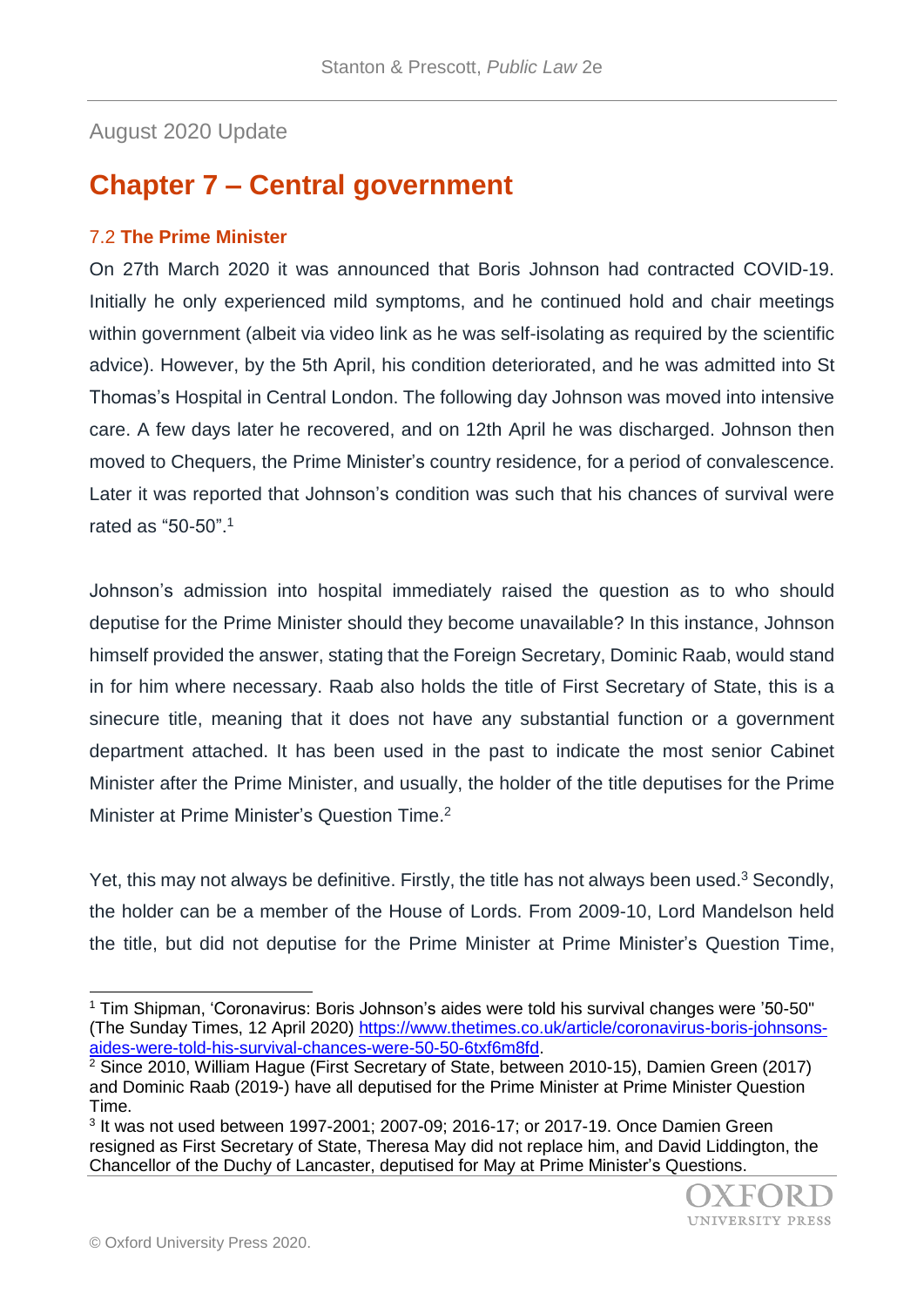because he sat in the House of Lords.<sup>4</sup> More generally, it would be constitutionally questionable for a member of the House of Lords to deputise for the Prime Minister, as it would make it more difficult for the House of Commons to hold the government to account.<sup>5</sup>

Certainly, in the past, Prime Ministers may have appointed a First Secretary of State, primarily thinking about Prime Minister's Question Time, rather than thinking that they would deputise for them more broadly if they become unavailable. For instance, when Tony Blair was Prime Minister, John Prescott was First Secretary of State between 2001 and 2007, and deputised for Blair at PMQs. Yet, had the need arisen, it's not immediately obvious that Prescott would have deputised for the Prime Minister rather than the Chancellor of the Exchequer, Gordon Brown, who both as a matter of substance and politics was the most senior member of the Cabinet after Blair himself.

This is perhaps the most important point: that it is a system of cabinet government, and that primarily, unless (like Johnson did) the Prime Minister made a choice in advance, it would be for the Cabinet to choose who would deputise in the Prime Minister's absence. It is the Cabinet that has the requisite authority to govern and is accountable as a whole to Parliament for the conduct of the government. This also means that, as Johnson was expected to return in a few weeks, no new appointment of Prime Minister is necessary.

It is a matter of politics as to what decisions the Cabinet believes it can make in the absence of the Prime Minister. While Johnson was absent, Raab was clear that he viewed his task as merely one of watching over the government, and was quoted at a meeting as saying, '[w]e've all got our jobs to do … [l]et's get on and do them and make sure when the boss gets back that we've got on with the plan'. At the time Johnson was admitted into hospital, attention was only starting to shift towards how the lockdown was going to be released, and the broad framework for how the government would respond to the pandemic over the next few weeks was already established. Decisions for the next stage waited for Johnson's return. One way ahead would be to amend the Cabinet Manual, making it clear that the First Secretary of State would be expected to deputise for the Prime Minister, should the need

<sup>&</sup>lt;sup>4</sup> Instead, it was Harriet Harman, the Leader of House who took Prime Minister's Questions. <sup>5</sup> The accountability of government to Parliament was described as a fundamental constitutional principle in *R (Miller) v Prime Minister* [2019] UKSC 41, see 6.7.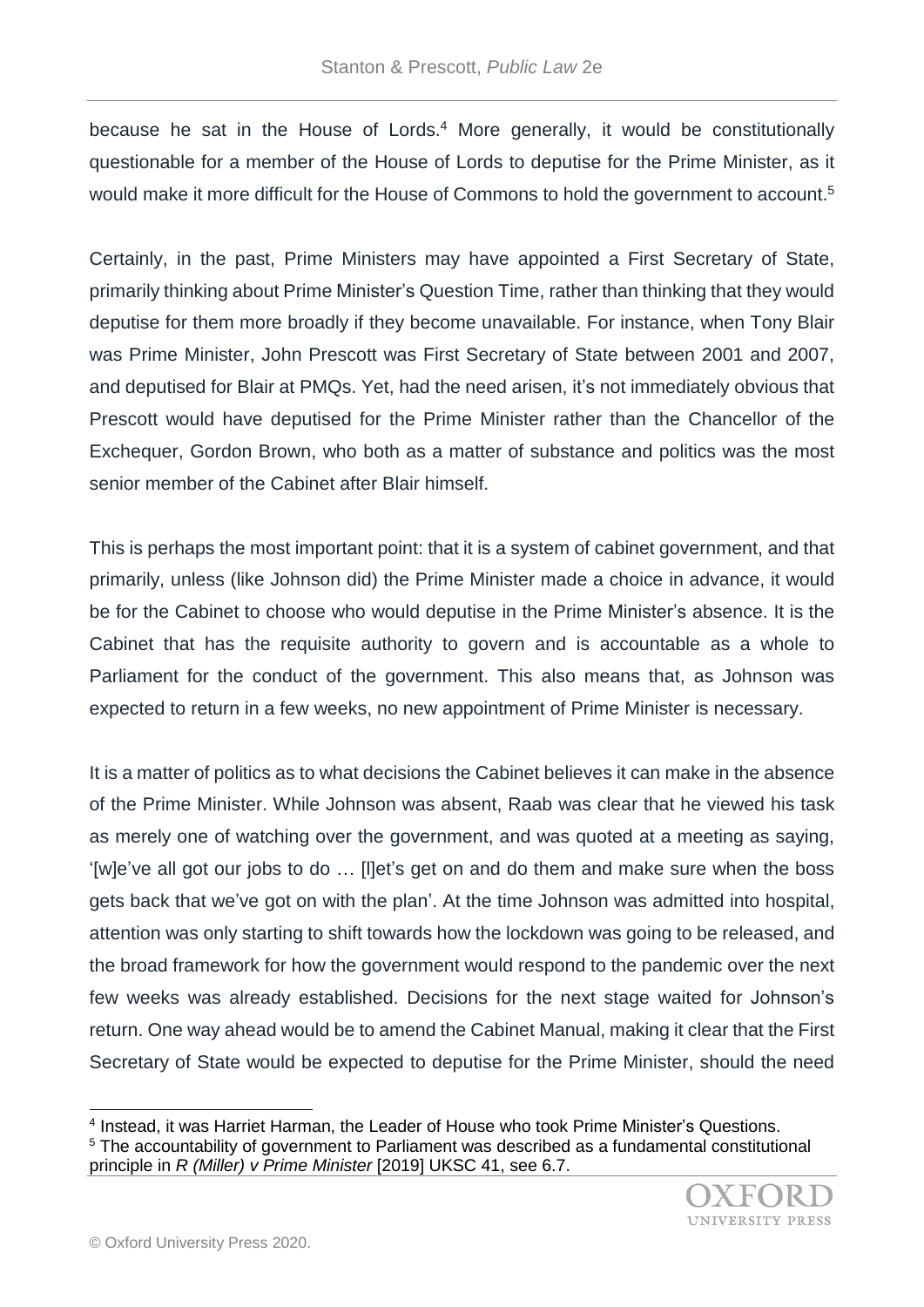arise, which would mean that appointments are then made with this in mind. It is possible that future Prime Ministers, and indeed Johnson himself, consider that the precedent has already been set.

## 7.5 **The role of Cabinet**

The challenges that COVID-19 poses stretch across the boundaries of ordinary government departments, and the need for speed makes the existing system of Cabinet and Cabinet Committees too burdensome. Firstly, COBR (which is named after the meeting room in which it sits—the Cabinet Office Briefing Room) regularly met. Meetings were usually chaired by the Prime Minister, with the First Ministers of Wales and Scotland and the Mayor of London and others attending as necessary. The main aim of COBR meetings (as the name suggests) is for officials to brief government ministers and others so that they can make decisions on the basis of the latest information. In addition, the Prime Minister chaired a daily C-19 meeting, often referred to as the "War Cabinet". The Chancellor, the Health Secretary, the Foreign Secretary and Chancellor of the Duchy of Lancaster attended this meeting alongside officials as and when necessary. Officials attending these meetings would include the Chief Scientific Officer (or his Deputy) and the Chief Medical Officer. It was at these COBR and C-19 meetings that Dominic Raab deputised for the Prime Minister.

Below the C-19 meeting were four implementation committees, which sought to address the four broad areas where COVID-19 posed challenges. These four committees were as follows

- *Healthcare* Chaired by the Health Secretary, to focus on the capacity of the NHS to cope with the crisis.
- *General Public Sector* Chaired by the Chancellor of the Duchy of Lancaster, to look the preparedness of critical national infrastructure and the public sector (excluding the NHS) to deal with the crisis.
- *Economic and Business* Chaired by the Chancellor, with the Business Secretary as deputy chair to consider the impact on business and to ensure that supply chains remained robust.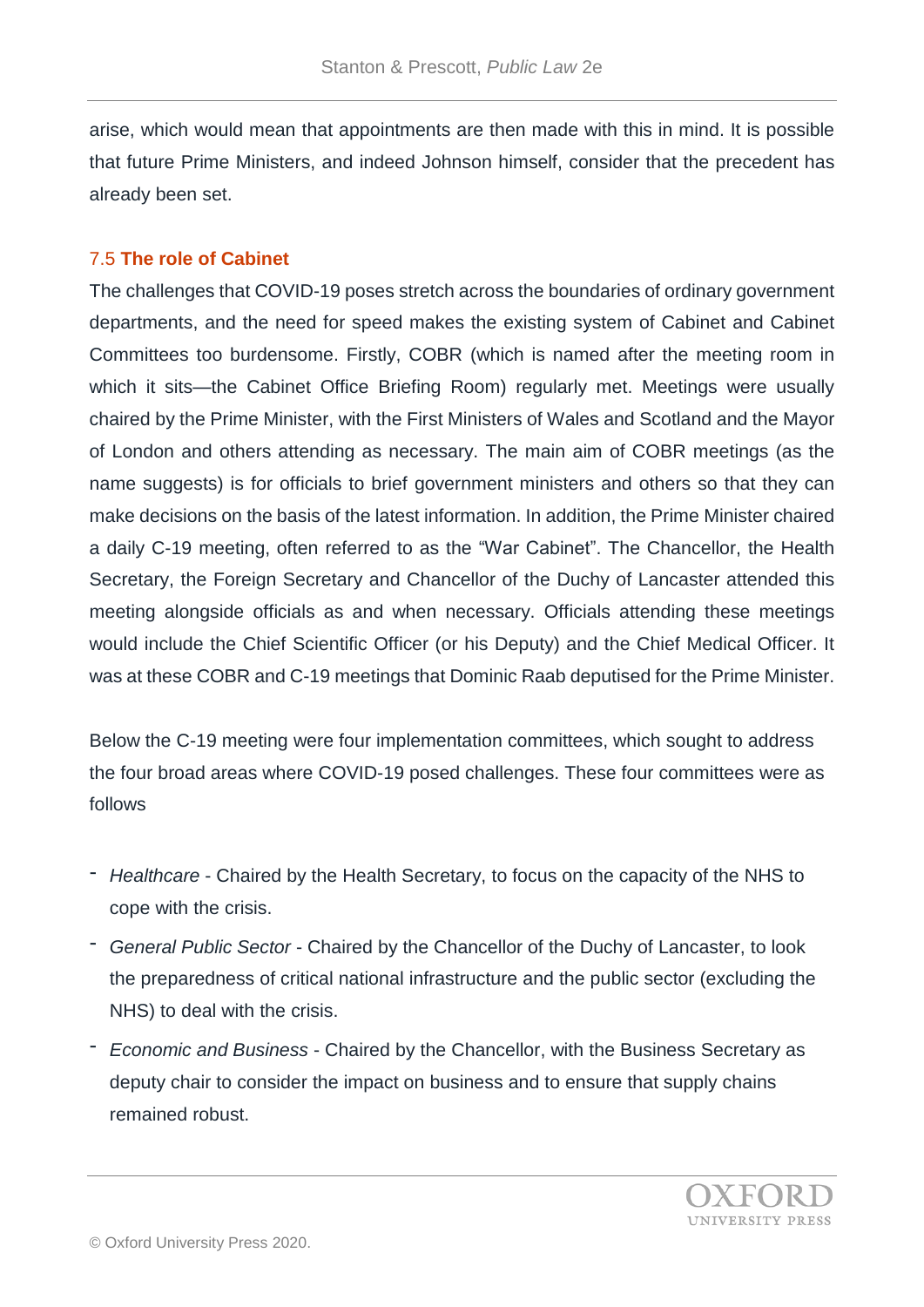- *International* - Chaired by the Foreign Secretary to consider the international response to COVID-19, through organisations such as the G7 and G20.<sup>6</sup>

By June 2020, this structure had been partially wound down, with these four committees replaced by two new committees. Firstly, the COVID-19 Strategy Committee. This is chaired by the Prime Minister, and attended by the Chancellor, the Chancellor of the Duchy of Lancaster, the Health Secretary, Home Secretary, and Business Secretary. This committee is tasked with setting the direction for the government's response to COVID-19, establishing the strategy that will drive the recovery from the virus. The policies and operational issues that arise from the government's strategy as developed in that committee are considered by the second committee, the COVID-19 Operations Committee. This committee is chaired by the Chancellor of the Duchy of Lancaster, Chancellor, and Health Secretary. Other Cabinet Ministers are invited as and when necessary.<sup>7</sup>

Clearly, the scale and gravity of the public health emergency required an exceptional response from government. Yet, this structure clearly bypasses the full Cabinet, which met only sporadically during this period. Ministers not as directly involved were reported as feeling marginalised. An inner core has emerged within Cabinet, and the issue is now whether the model persists as (hopefully) COVID-19 subsides.

## 7.6 **Government departments** & 7.8.1 **The Civil Service**

During the crisis, the Chancellor of the Duchy of Lancaster, Michael Gove, one of the ministers within that inner core, delivered a wide-ranging speech suggesting that in order

<sup>&</sup>lt;sup>7</sup> In May 2020, in addition to assist with the reopening of the economy from lockdown, five ministerial taskforces were established to addressed specific sectors of the economy. There were (1) pubs and restaurants; non-essential retail; recreation and leisure; places of worship and international aviation. These were led by the relevant secretary of state, who established their membership. Membership of these ministerial taskforces would range from ministers, civil servants, representatives from the devolved institutions, representatives from Public Health England and representatives and experts from the industries or sectors involved. For more detail see Gavin Freeguard and Ketaki Zodekar, 'Cabinet committees' (Institute for Government, 1 July 2020) <https://www.instituteforgovernment.org.uk/explainers/cabinet-committees#references>



<sup>&</sup>lt;sup>6</sup> HM Government, 'New government structures to coordinate response to coronavirus' [\(gov.uk,](http://gov.uk/) 17 Mar 2020) [\[https://www.gov.uk/government/news/new-government-structures-to-coordinate](https://www.gov.uk/government/news/new-government-structures-to-coordinate-response-to-coronavirus)[response-to-coronavirus\]](https://www.gov.uk/government/news/new-government-structures-to-coordinate-response-to-coronavirus).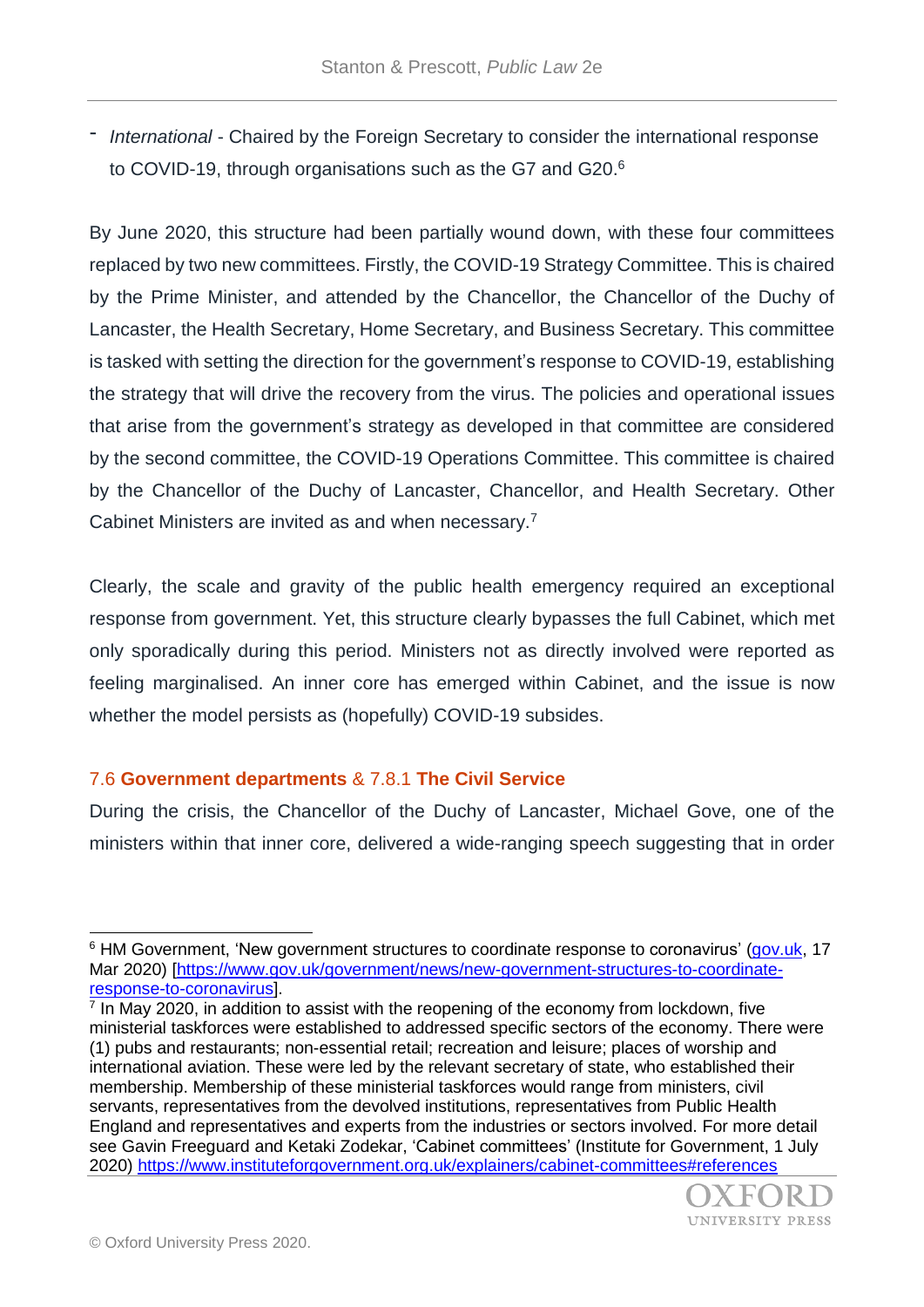for government to address the challenges on the horizon, it needs to 'reform itself'.<sup>8</sup> In summary, Gove argued that the government, including the Civil Service, needed to be more diverse both in terms of backgrounds and the expertise that they can bring to government, and that civil servants should have the opportunity to specialise in particular policy fields. This would require bringing to an end the practice by which, in order to progress their careers, civil servants would move from department to department, across different policy areas. The concern is that this results in the loss of the expertise and experience they acquired in their previous role. For ongoing projects, this makes continuity and accountability difficult to achieve. Finally, as part of an agenda to 'rebalance' the country and increase economic opportunities away from the South East of England and London, Gove argued for moving significant parts of the Civil Service away from London to economically disadvantaged areas, and for greater devolution to local areas to foster greater experimental policy making.

In a further lecture, the outgoing Cabinet Secretary, Sir Mark Sedwell, indicated his support for the broad approach of Gove, perhaps going further citing a paper written by Dominic Raab, as making a 'compelling argument' for the number of government departments to be reduced from its present twenty-five to 'around a dozen'. Sedwell argued that the 'machinery of government should be streamlined, stabilised and not subject to the vicissitudes of frequent [cabinet] reshuffles'.<sup>9</sup> The announcement of the merger of the Department for International Trade with the Foreign & Commonwealth Office, to create the Foreign, Commonwealth and Development Office, starting in September 2020, is perhaps the first step in this direction.<sup>10</sup>

The pressure for radical change at the heart of government has increased since the onset of COIVD-19. The rate of deaths in the UK due to the virus is one of the highest in the world.

[international-development-and-foreign-office\]](https://www.gov.uk/government/news/prime-minister-announces-merger-of-department-for-international-development-and-foreign-office).



<sup>&</sup>lt;sup>8</sup> Michael Gove, 'The privilege of public service - Ditchley Annual Lecture 2020' [\(gov.uk,](http://gov.uk/) 1st July 2020) [\[https://www.gov.uk/government/speeches/the-privilege-of-public-service-given-as-the](https://www.gov.uk/government/speeches/the-privilege-of-public-service-given-as-the-ditchley-annual-lecture)[ditchley-annual-lecture\]](https://www.gov.uk/government/speeches/the-privilege-of-public-service-given-as-the-ditchley-annual-lecture).

 $9$  Sir Mark Sedwell, 'Cabinet Secretary at the Blavatnik School of Government' [\(gov.uk,](http://gov.uk/) 27th July 2020) [\[https://www.gov.uk/government/speeches/cabinet-secretary-lecture-at-the-blavatnik-school](https://www.gov.uk/government/speeches/cabinet-secretary-lecture-at-the-blavatnik-school-of-government)[of-government\]](https://www.gov.uk/government/speeches/cabinet-secretary-lecture-at-the-blavatnik-school-of-government).

<sup>&</sup>lt;sup>10</sup> HM Government, 'Prime Minister announces merger of Department for International Development and Foreign Office' [\(gov.uk,](http://gov.uk/) 16 June 2020) [\[https://www.gov.uk/government/news/prime-minister-announces-merger-of-department-for-](https://www.gov.uk/government/news/prime-minister-announces-merger-of-department-for-international-development-and-foreign-office)